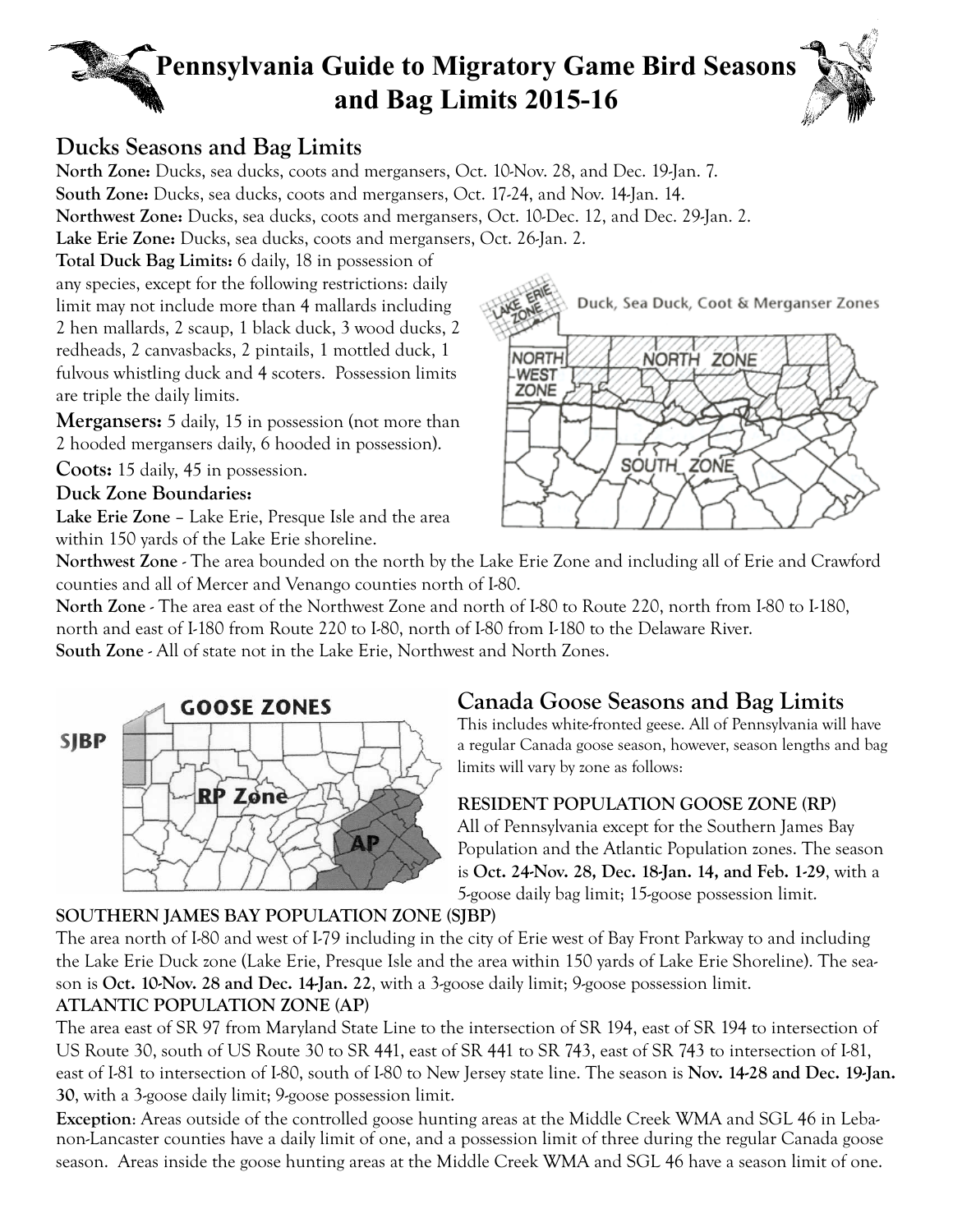### **September Canada Goose:** Sept. 1-25; 3 daily, 9 in possession (SJBP zone); 8 daily, 24 in possession (rest of state); exceptions:

1.) In the area south of SR 198 from the Ohio state line to intersection of SR 18, SR 18 south to SR 618, SR 618 south to US Route 6, US Route 6 east to US Route 322/SR 18, US Route 322/SR 18 west to intersection of SR 3013, SR 3013 south to the Crawford/Mercer County line. The daily bag limit is 1, possession limit 3; except on SGL 214 where the season is closed to September goose hunting.

2.) Canada geese may be taken on Pymatuning State Park Reservoir and an area to extend 100 yards inland from the shoreline of the reservoir, excluding the area east of SR 3011 (Hartstown Road). The daily bag limit is 3, possession limit of 9.

3.) In the area of Lancaster and Lebanon counties north of the Pennsylvania Turnpike I-76, east of SR 501 to SR 419, south of SR 419 to Lebanon-Berks county line, west of Lebanon-Berks county line and the Lancaster-Berks county line to SR 1053 (also known as Peartown Road and Greenville Road), west of SR 1053 to Pennsylvania Turnpike I-76, the daily bag limit is 1, possession limit 3; except on SGL 46 (Middle Creek Wildlife Management Area) where the season is closed.

Note: Exceptions 1 and 3 do not apply to youth participation on youth waterfowl days, when regular season regulations apply. Hunting hours for all migratory birds, including Canada geese, close at sunset on youth waterfowl days.

**Youth Waterfowl Days:** Statewide: Sept. 19; additionally North and Northwest zones, Sept. 26; in Lake Erie Zone, Oct. 17; and in South Zone, Nov. 7. Refer to PGC website for more details.

**Brant** (All Zones): Oct. 17-Nov. 20, 1 daily, 3 in possession.

# **Light Geese (Snow Geese and Ross' Geese) Seasons and Bag Limits**

**Atlantic Population Zone:**

Regular: Oct. 1-Jan. 30, 25 daily, no possession limit.

Conservation Hunt: Feb. 1 – April 22; 25 daily, no possession limit.

#### **Southern James Bay Population Zone:**

Regular: Oct. 1-Jan. 22; 25 daily, no possession limit.

Conservation Hunt: Jan. 23 – April 22; 25 daily, no possession limit.

#### **Resident Population Zone:**

Regular: Oct. 28-Feb. 29; 25 daily, no possession limit. Conservation Hunt: March 1 – April 22; 25 daily, no possession limit.

**Harlequin Ducks, and Tundra and Trumpeter Swans:** No open season.

### **Webless Migratory Bird Seasons and Daily Bag Limits**

| <b>Species</b>                                     | Season            | Daily Limit |
|----------------------------------------------------|-------------------|-------------|
| Doves $*$                                          | Sept. 1-Oct. 10   |             |
|                                                    | Oct. 17-Nov. 28   |             |
|                                                    | Dec. 26-Jan. 1    | 15          |
| Woodcock                                           | Oct. 17-Nov. 28   | 3           |
| Common snipe                                       | Oct. 17-Nov. 28   | 8           |
| Virginia and sora rails **                         | Sept. $1$ -Nov. 9 | 3           |
| (The season for king and clapper rails is closed.) |                   |             |
| Gallinules                                         | Sept. 1 - Nov. 9  |             |

\* Dove season hunting hours are noon to sunset for Sept. 1-25 and 1/2 hour before sunrise to sunset for Sept. 26-Oct. 10 and the second and third segments of the season.

\*\* Bag limits singly or combined.

Possession limit is triple the daily bag limit.

Refer to PGC website for further details and regulations.

For information on falconry migratory game bird hunting seasons refer to the PGC website at www.pgc.state.pa.us.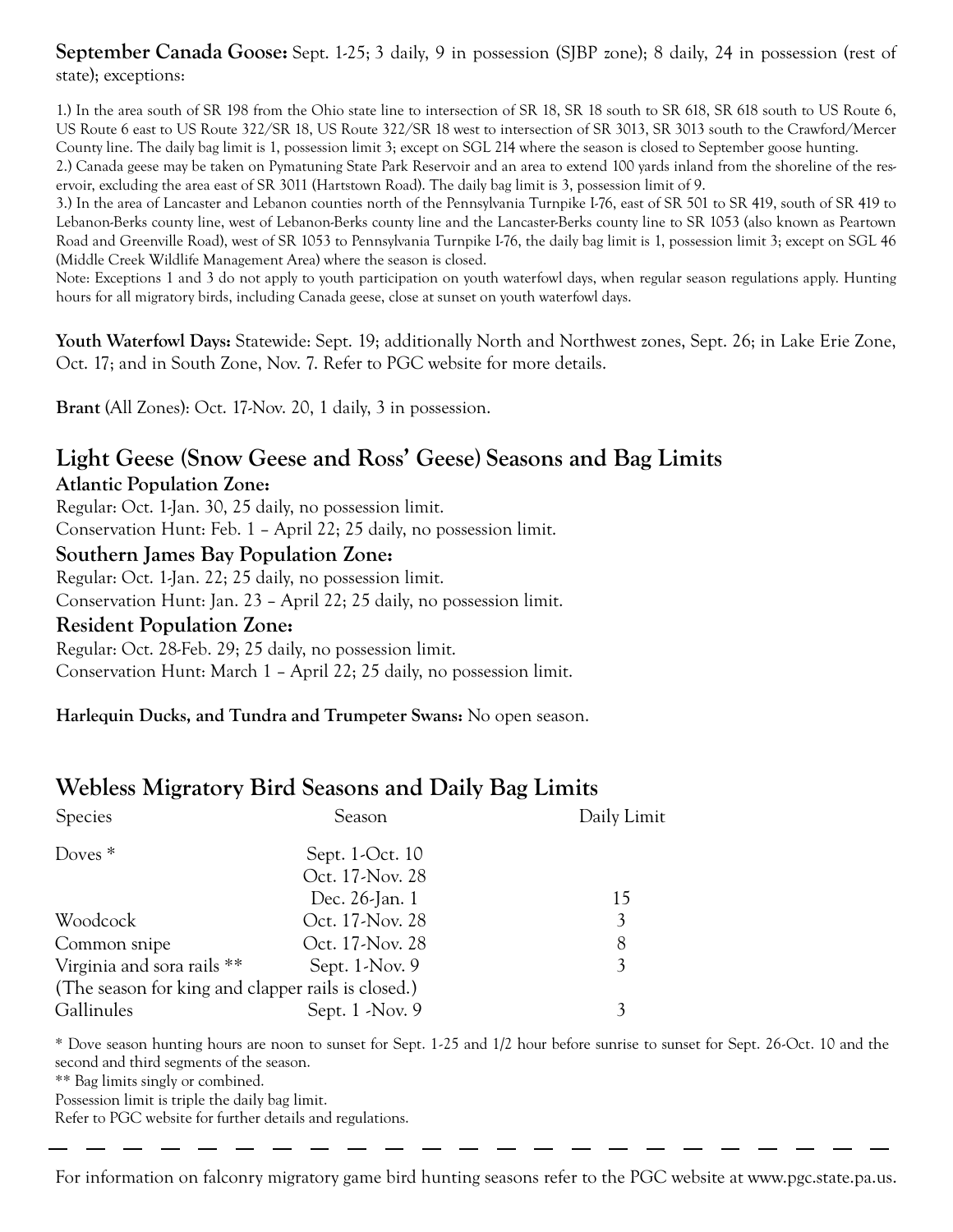### Licenses Required, in addition to a Pennsylvania hunting license, to hunt ducks and geese:

Persons 16 and older – Federal Duck Stamp, signed in ink across its face, and Migratory Game Bird License (HIP). Persons 12 through 15 – Migratory Game Bird License (HIP).

**A valid Migratory Game Bird License (HIP)** is also required to hunt other migratory game birds, including doves, woodcock, coots, gallinules, rails and snipe. If you purchased a HIP license last year, be sure to provide your last year's migratory game bird harvest results when asked. By answering these questions you will be entered into a pool of hunters from which samples for federal harvest surveys are drawn. Your responses to the questions improve efficiency and the quality of the information used to monitor the harvest of migratory birds for management purposes.

**Voluntary PA Duck Stamp** – Helps finance wetland acquisition and development and waterfowl education.

**Band Reporting:** online at **www.reportband.gov**, or call TOLL-FREE, 1-800-327-2263.

**Please note that the following material is only a summary. Each hunter should also consult the actual Federal Regulations found in Title 50, Code of Federal Regulations, Part 20. In addition to Pennsylvania regulations, the following federal rules also apply to the taking, possession, shipping, transporting and storing of migratory game birds.**

#### **Restrictions: No person shall take migratory game birds:**

• With a trap, snare, net, rifle, pistol, revolver, swivel gun, shotgun larger than 10-gauge, punt gun, battery gun, machine gun, fishhook, poison, drug, explosive or stupefying substance.

• With a shotgun capable of holding more than three shells, unless it is plugged with a one piece filler which is incapable of removal without disassembling the gun.

• From a sink box (a low floating device, having a depression affording the hunter a means of concealment beneath the surface of the water).

• From or with the aid or use of a car or other motor-driven land conveyance, or any aircraft.

• From or by means of any motor boat or sail boat unless the motor has been completely shut off and/or the sail furled, and its progress therefrom has ceased.

• By the use or aid of live decoys. All live, tame or captive ducks and geese shall be removed for a period of 10 consecutive days prior to hunting, and confined within an enclosure which substantially reduces the audibility of their calls and totally conceals such tame birds from the sight of migratory waterfowl.

• Using records or tapes of migratory bird calls or sounds, or electrically amplified imitations of bird calls.

• By driving, rallying or chasing birds with any motorized conveyance or any sailboat to put them in the range of hunters.

• By the aid of baiting (placing feed such as corn, wheat, salt or other feed to constitute a lure or enticement), or on or over any baited area. Hunters should be aware that a baited area is considered to be baited for 30 days after the removal of the bait.

**Closed Season:** No person shall take migratory game birds during the closed season.

#### **Waterfowl hunting is not permitted on Sundays.**

**Shooting or Falconry Hours:** No person shall take migratory game birds except during the hours open to shooting and falconry as prescribed.

**Daily Bag Limit:** No person shall take in any one day more than one daily bag limit.

**Field Possession Limit:** No person shall possess more than one daily bag limit while in the field or returning from the field to one's car, hunting camp, home, etc.

**Wanton Waste:** All migratory game birds killed or crippled shall be retrieved, if possible, and retained in the custody of the hunter in the field.

**Tagging:** No person shall give, put or leave any migratory game birds at any place or in the custody of another person unless the birds are tagged by the hunter with the following information: the hunter's signature and address; the total number of birds involved, by species; and the dates such birds were killed. No person or business shall receive or have in custody any migratory game birds belonging to another person unless such birds are tagged.

**Possession of Live Birds:** Wounded birds reduced to possession shall be immediately killed and included in the daily bag limit. **Dressing:** No person shall completely field dress any migratory game bird (except doves) and then transport the birds from the field. The head or one fully feathered wing must remain attached to all such birds while being transported from the field to one's home or to a migratory bird preservation facility.

**Nontoxic Shot, Shot Size:** NONTOXIC SHOT must be used while hunting ducks, geese and/or coots in Pennsylvania; the possession of lead shot while hunting ducks, geese and/or coots is unlawful. Shot for waterfowl hunting may not be larger than T size. Nontoxic shot types approved by the U.S. Fish & Wildlife are: Steel shot, steel shot with coating (1% of either copper, nickel, zinc chromate, or zinc chloride), bismuth-tin, tungsten-iron, tungsten-polymer, tungsten-matrix and tungsten-nickel (HEVI-SHOT), tungsten-bronze-iron shot, tungsten-tin-bismuth, and tungsten-tin-iron-nickel.

**Decoys:** The use of decoys powered or operated by batteries or any other source of electricity are unlawful for use in Pennsylvania. **Baiting:** The use of any sort of natural or artificial substance or product as bait or an attractant is prohibited.